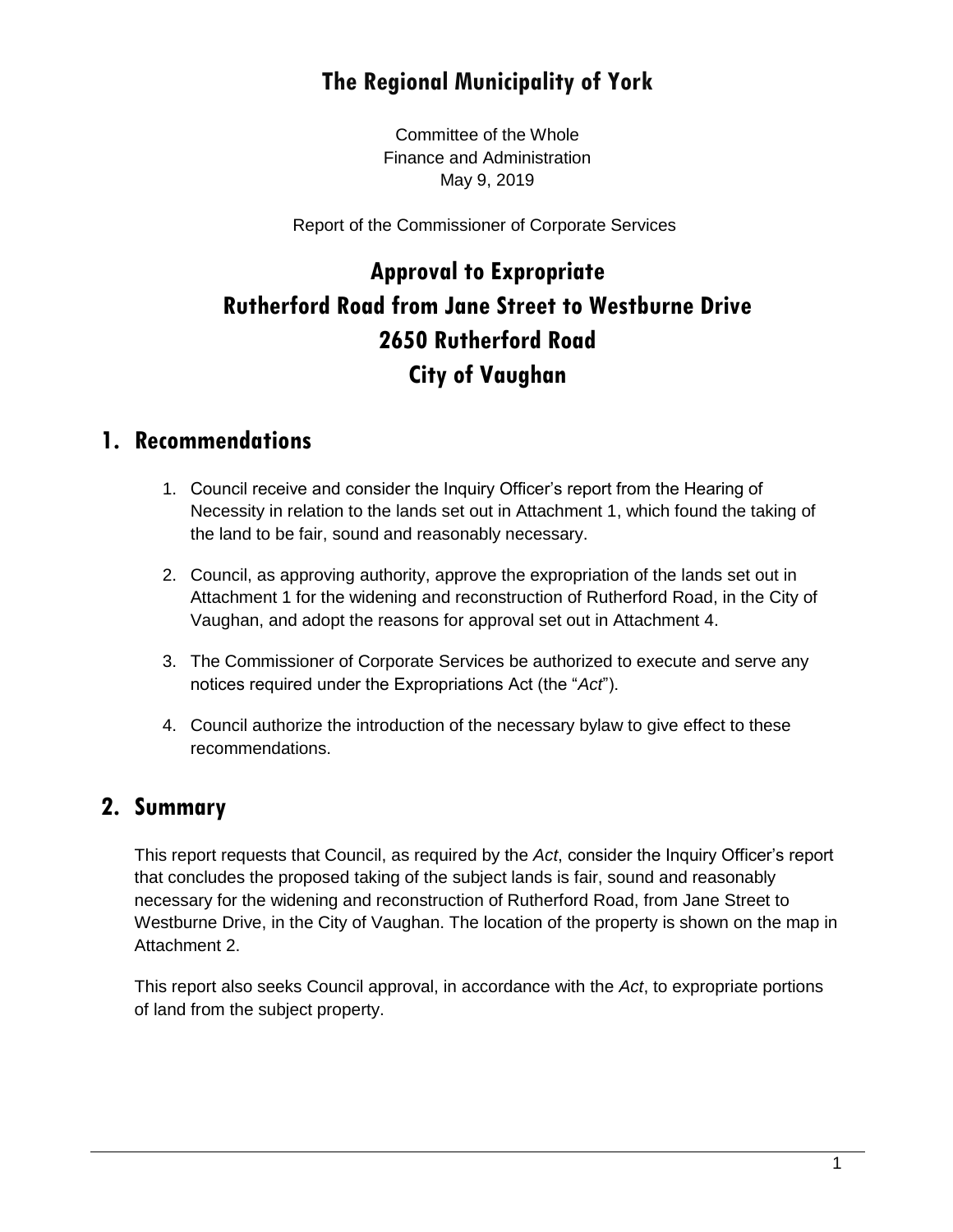- Council approved the commencement of the expropriation process for the first phase of the widening and reconstruction of Rutherford Road, from four to six lanes between Jane Street and Westburne Drive in June 2017
- The subject property owners exercised their right under the *Act* to request a Hearing of Necessity and the hearing took place on March 1, 2019
- In the opinion of the Inquiry Officer, the land requirement from the subject property was fair, sound and reasonably necessary for the widening and reconstruction of Rutherford Road
- In accordance with the *Act*, Council must consider the Inquiry Officer's report and serve written notice of its decision and written reasons on all parties to the Hearing of **Necessity**

## **3. Background**

#### **Rutherford Road is being widened from Jane Street to Bathurst Street**

The Region is undertaking improvements to Rutherford Road from Jane Street to Bathurst Street, in the City of Vaughan, to widen the road from four to six lanes. Rutherford Road will be improved to accommodate HOV/transit priority lanes, sidewalks/cycle tracks on both sides, transit bus pads/shelters, and a landscaped median where sufficient space is available. The project will also include a grade separation at the Barrie GO Rail/Rutherford Road intersection, a widening of the bridge over the Canadian National Railway tracks at the MacMillan Yard, and intersection improvements at Keele Street.

The first phase of construction between Jane Street and Westburne Drive is scheduled to commence in 2020. The lands that are the subject of this report are located in this initial phase of the project.

### **Council authorized the initiation of the expropriation process for the Rutherford Road project in June 2017**

On [June 29, 2017,](https://www.york.ca/wps/wcm/connect/yorkpublic/e5b57684-5003-437a-ba99-2d1085c9969c/jun+22+rutherford+ex.pdf?MOD=AJPERES) Council authorized an Application for Approval to Expropriate interests from 23 property owners. Following Council approval, the Notice of Application for Approval to Expropriate was served on the owners of the properties impacted by the project. Each owner had 30 days from the date the owner was served the Notice of Application for Approval to Expropriate Land to request an inquiry (Hearing of Necessity) as to whether the taking of the lands by the Region is fair, sound and reasonably necessary.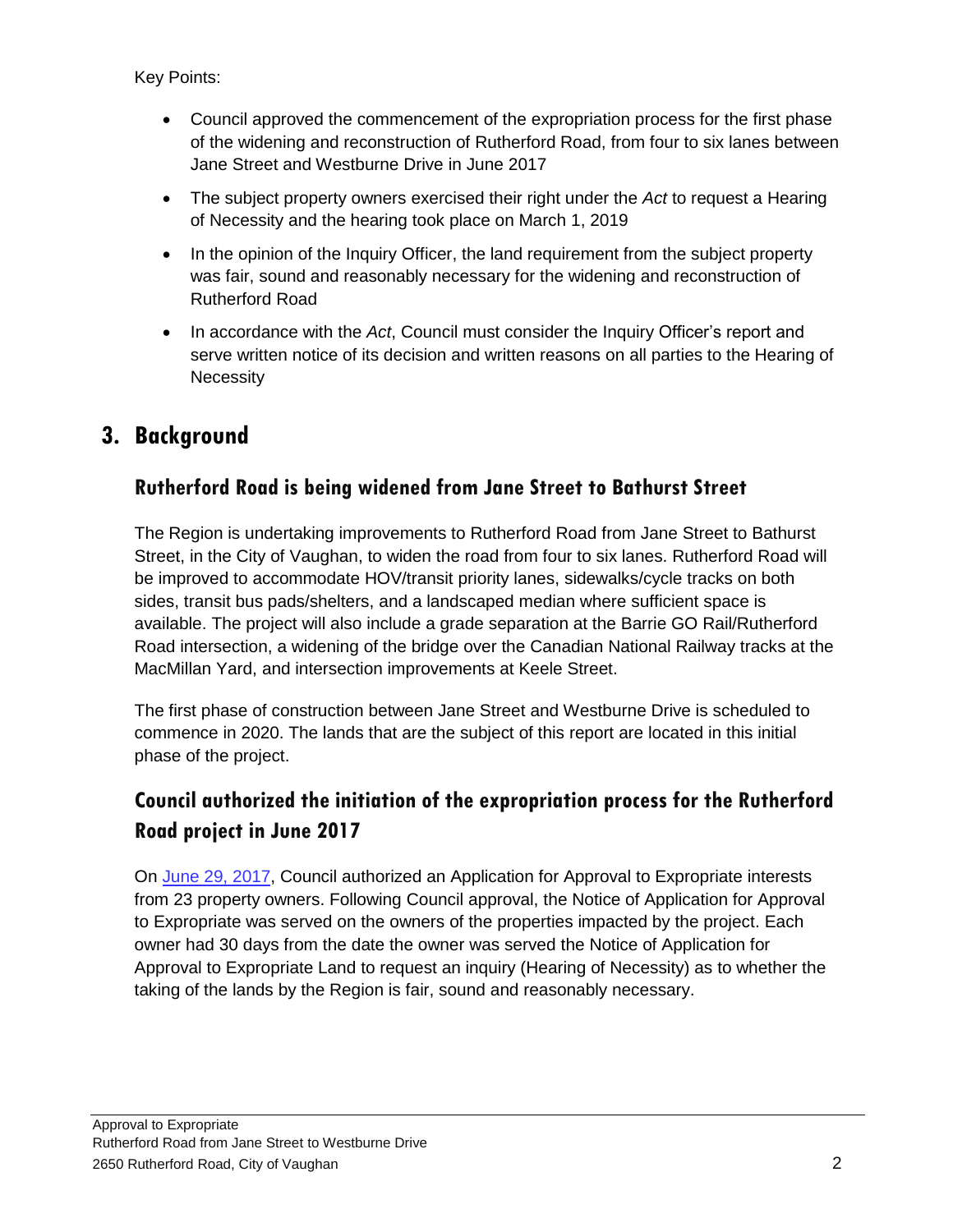### **The owner of the subject property requested a Hearing of Necessity to determine if the taking of the land was fair, sound and reasonably necessary**

The Region received a request for a Hearing of Necessity from the owners of the property that is the subject of this report. The expropriation cannot proceed until the Hearing of Necessity has taken place and the Inquiry Officer has provided an opinion with respect to the proposed taking.

Expropriation plans have been registered for the remaining property requirements along this corridor.

### **The Act requires that Council consider the Inquiry Officer's report, decide how to proceed, and serve its decision within 90 days**

The Hearing of Necessity for the subject property was held on March 1, 2019.

The *Act* provides that Council, after considering the report, can decide to approve or not approve or approve with modifications the proposed expropriation. Council must serve written reasons for its decision on all parties to the Hearing of Necessity, including the Inquiry Officer, within 90 days of receipt of the Inquiry Officer's report.

# **4. Analysis**

### **Approval to expropriate is recommended based on the Inquiry Officer's Report**

The Inquiry Officer's report, provided in Attachment 3, was submitted on March 17, 2019. The Inquiry Officer's report set out an opinion based on the evidence and arguments of the parties as required by the *Act*.

Based on the evidence and arguments provided by both parties, the Inquiry Officer concluded the proposed taking of land from the subject property is fair, sound and reasonably necessary. The Inquiry Officer was satisfied that the Region considered alternatives during the environmental assessment and the selected plan to shift the centre line of the road to the north approximately four metres at this location. Property requirements and environmental impacts were kept to a minimum.

Upon review of the report by the Region, it is recommended that the expropriation of the subject land proceed in accordance with the original Application for Approval to Expropriate that was served on the property owners, for the reasons set out in Attachment 4.

### **Approval to expropriate will allow the Region to secure ownership of the lands**

The approval to serve the owners with a notice of application for approval to expropriate was the first of three steps involving authorization by Council in the expropriation process. The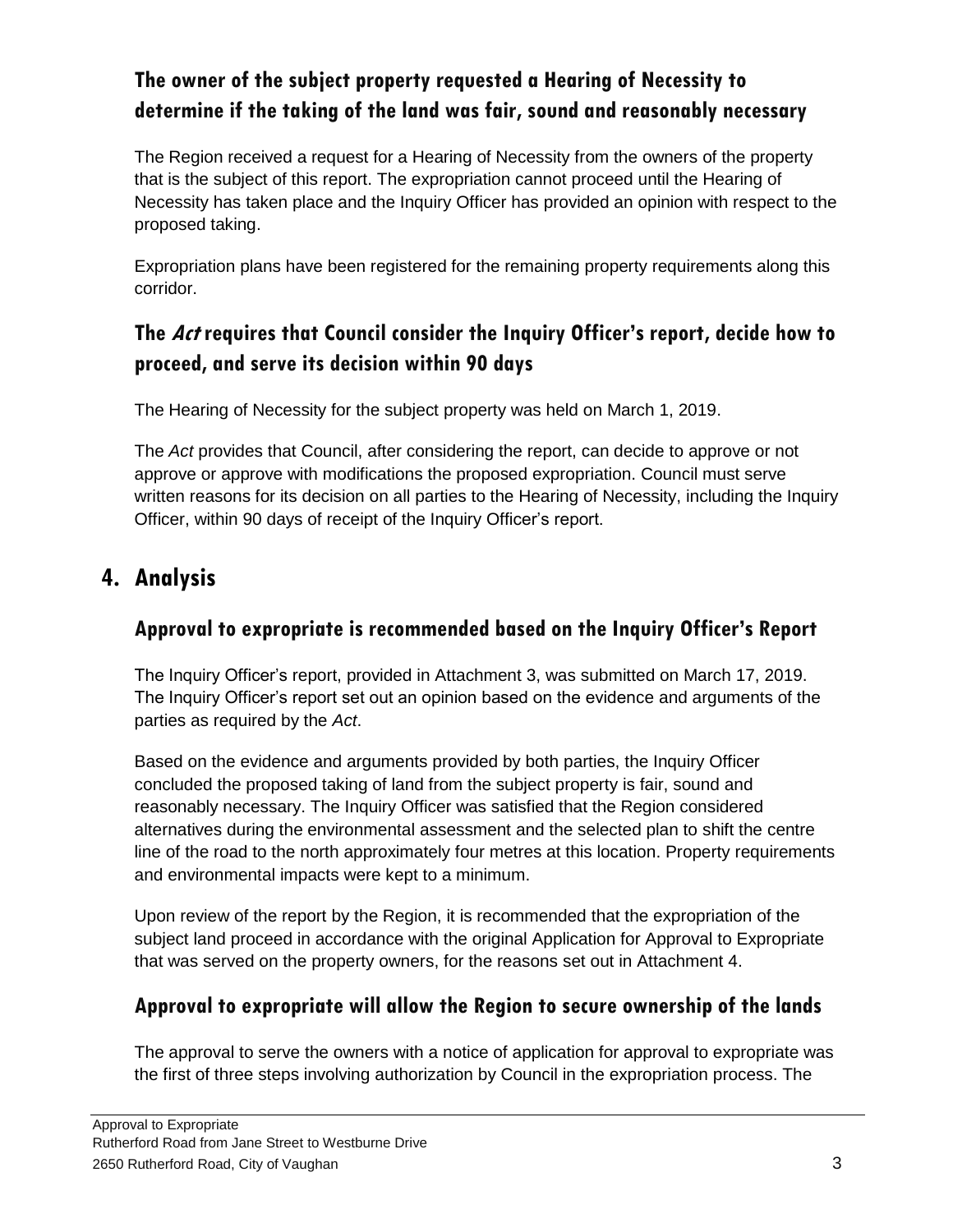second step in the process is the purpose of this report, which seeks the approval from Council to obtain ownership of the lands through the registration of an expropriation plan.

The approval to make an offer of compensation to the owner is the third step in the Council approval process, which will be the subject of a future report to Council. The three steps in the expropriation approval process are illustrated in Figure 1 below.



# **Notice of the expropriation will be served upon the owner in accordance with the Act**

Expropriation plans will be registered upon receiving Council approval of the recommendations of this report. The Region will acquire title to the land when the expropriation plan is registered at the Land Registry Office. The owners will then be served with notices of expropriation and possession of the lands. In accordance with the *Act*, it is necessary to make an offer of compensation prior to securing possession of the land. The offer of compensation will be the subject of a future report to Council.

#### **Environmental due diligence is underway**

A Contamination Overview Study was completed as part of the Class Environmental Assessment Study and identified Areas of Potential Environmental Concern. A Phase One Environmental Site Assessment (ESA) was performed at the site to assess the potential environmental condition of the lands. The results identified the need to complete a Phase Two ESA at the site that is the subject of this report.

Staff continues to work with the property owner to access the lands to complete the required environmental investigations. Prior to delivery of an offer, Legal Services will review the findings of the Phase Two ESA. In the event environmental impacts are identified, staff will take necessary steps to minimize the Region's exposure to environmental risk and liability and, if necessary, report to Council with recommendations.

# **5. Financial**

The funding for this property acquisition is included in the 2019 Capital Budget for Transportation Services.